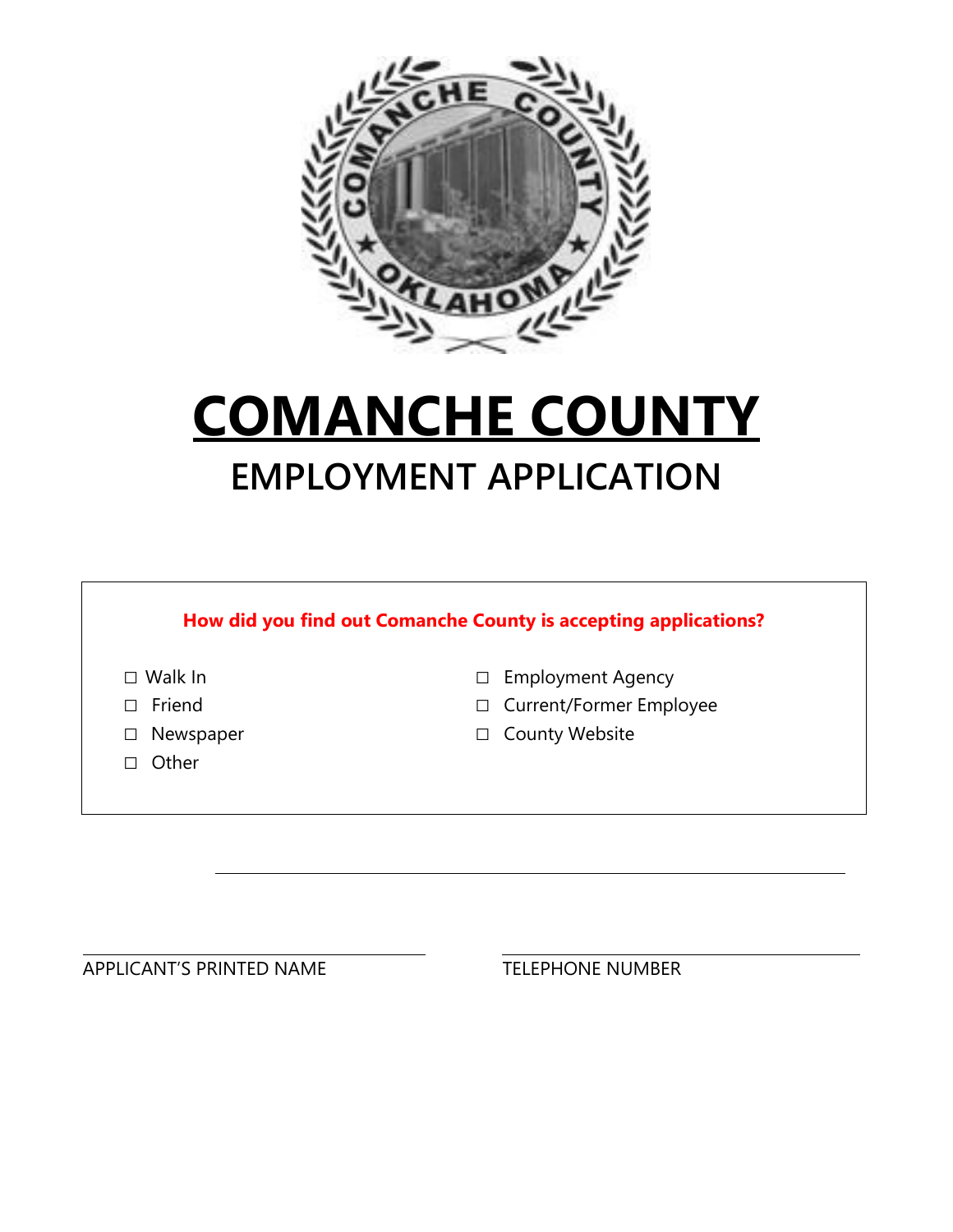# **APPLICATION FOR EMPLOYMENT**



COMANCHE COUNTY 315 SW 5TH STREET LAWTON, OK 73501

Comanche County accepts applications for employment without regard to race, color, religion, creed, gender, national origin, disability, marital status, veteran status, political affiliation, or any other legally protected status.

- This is an application for employment and no employment contract is being offered.
- Print clearly in black ink or type. Answer each question fully and accurately. Incomplete applications will not be considered. All information on your application is subject toverification.
- Any misrepresentations, deceit or omissions on your application could result in automatic disqualification. All sections in the employment application are applicable to you regardless of position for employment you are applying for.
- Comanche County is a Drug Free workplace. Candidates offered employment are required to pass a pre-employment drug and/or alcohol test before beginning employment. In addition, employees in certain positions are subject to random drug testing.

#### **POSITION APPLIED FOR**

| Position and Office                                                                     | Date of Application                                                                                                                                                                           | Date Available to Start                                                                                                                                                   |
|-----------------------------------------------------------------------------------------|-----------------------------------------------------------------------------------------------------------------------------------------------------------------------------------------------|---------------------------------------------------------------------------------------------------------------------------------------------------------------------------|
| Full-Time<br>Circle One:<br>Part-Time                                                   | Temporary                                                                                                                                                                                     |                                                                                                                                                                           |
| Please select the position for which the position fall under.                           |                                                                                                                                                                                               |                                                                                                                                                                           |
| Courthouse:<br>◯ Administrative/ Clerical<br>$\bigcap$ Maintenance<br>$\bigcirc$ Other: | District 1 & 3:<br>$\bigcirc$ Equipment Operator<br>$\bigcap$ Truck Driver<br>Other: and the state of the state of the state of the state of the state of the state of the state of the state | Sheriff's Dept.<br>Deputy<br>◯ Administrative/ Clerical<br>Other: and the contract of the contract of the contract of the contract of the contract of the contract of the |
| Have you ever been employed with Comanche County?                                       |                                                                                                                                                                                               | Yes<br>No<br>or                                                                                                                                                           |
| Are you currently employed or under contract:                                           |                                                                                                                                                                                               | Yes<br>No.<br>or                                                                                                                                                          |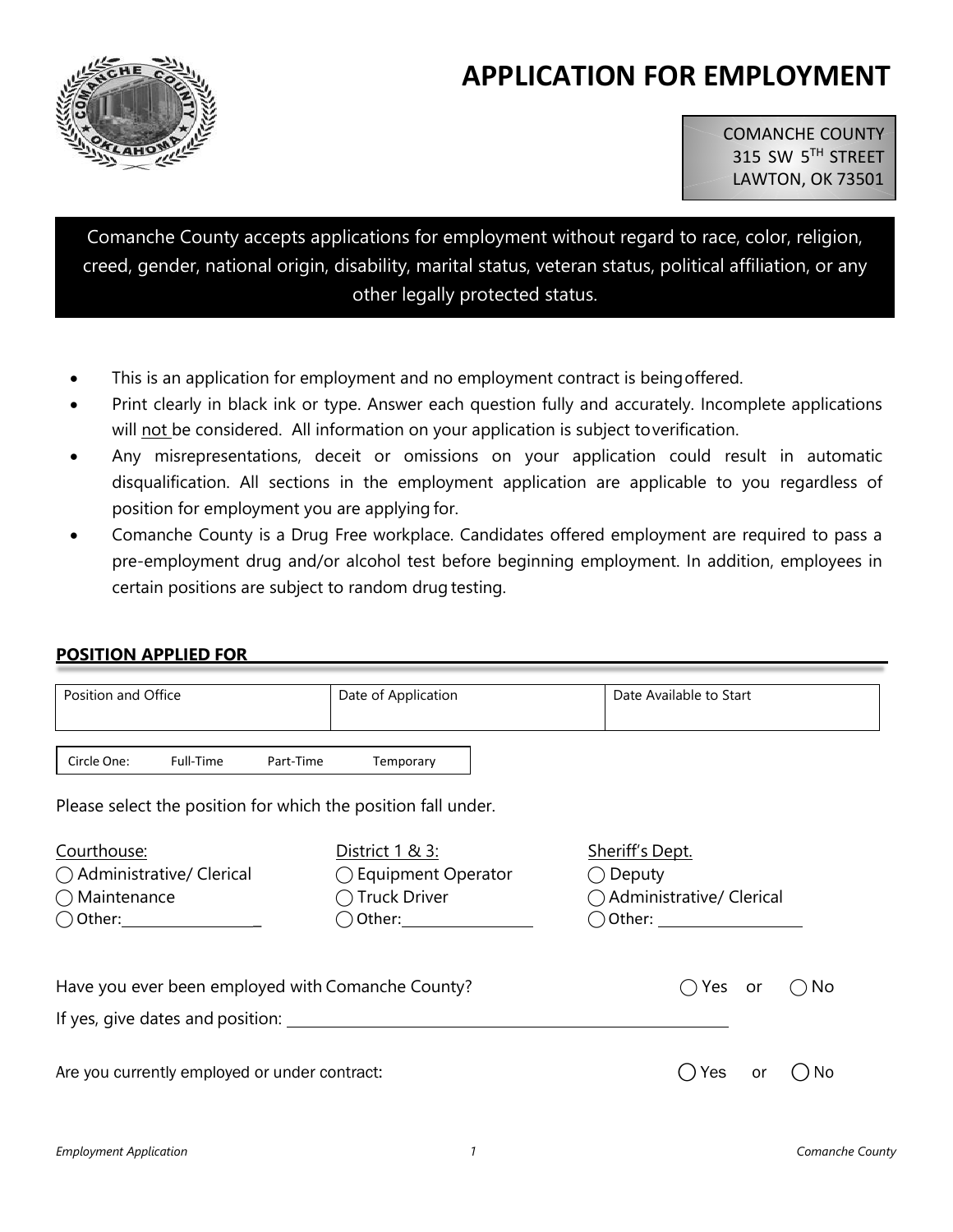| Oklahoma has a nepotism law which prohibits hiring any person who is related by blood or marriage to the third |           |  |       |  |
|----------------------------------------------------------------------------------------------------------------|-----------|--|-------|--|
| degree. Do you have a relative who is currently employed by Comanche County?                                   | () Yes or |  | () No |  |
| Please explain:                                                                                                |           |  |       |  |

| An I-9 is required of all employees to determine eligibility to work in the United Sates. In addition, if you are under |               |  |
|-------------------------------------------------------------------------------------------------------------------------|---------------|--|
| 18 years of age, can you provide proof of your eligibility to work?                                                     | ○ Yes or ○ No |  |
| (Verification will be required and failure to furnish documentation will be cause for employment separation)            |               |  |

| Do you have the ability to perform the job-related functions of the position applied for?                     | $\bigcap$ Yes | ) No |
|---------------------------------------------------------------------------------------------------------------|---------------|------|
| If the answer to the above question is no, please describe what reasonable accommodations would enable you to |               |      |
| perform the job-related functions of the position applied for.                                                |               |      |

\_ \_

\_

### **PERSONAL DATA**

| Last Name                                                                       | First Name | Middle Name |  |  |
|---------------------------------------------------------------------------------|------------|-------------|--|--|
|                                                                                 |            |             |  |  |
|                                                                                 |            |             |  |  |
|                                                                                 |            |             |  |  |
|                                                                                 |            |             |  |  |
| Are there any other aliases or other names you go by? If so, please list below: |            |             |  |  |

| Home Phone: (include area code)                               |    |               |                    | Cell Phone: (include area code) |   |   | E-mail address:         |
|---------------------------------------------------------------|----|---------------|--------------------|---------------------------------|---|---|-------------------------|
|                                                               |    |               |                    |                                 |   |   |                         |
| Do you hold a current and valid Oklahoma<br>Driver's license? |    |               | If Yes, give Type: |                                 |   |   | License Number:         |
|                                                               |    |               |                    |                                 |   |   |                         |
| Yes                                                           | or | $\bigcirc$ No | D                  |                                 | В | A | <b>Expiration Date:</b> |
|                                                               |    |               | Endorsements:      |                                 |   |   |                         |

| Present Address:                  | Street | City | <b>State</b> | Zip code | County |
|-----------------------------------|--------|------|--------------|----------|--------|
| Mailing Address,<br>if different: | Street | City | <b>State</b> | Zip code | County |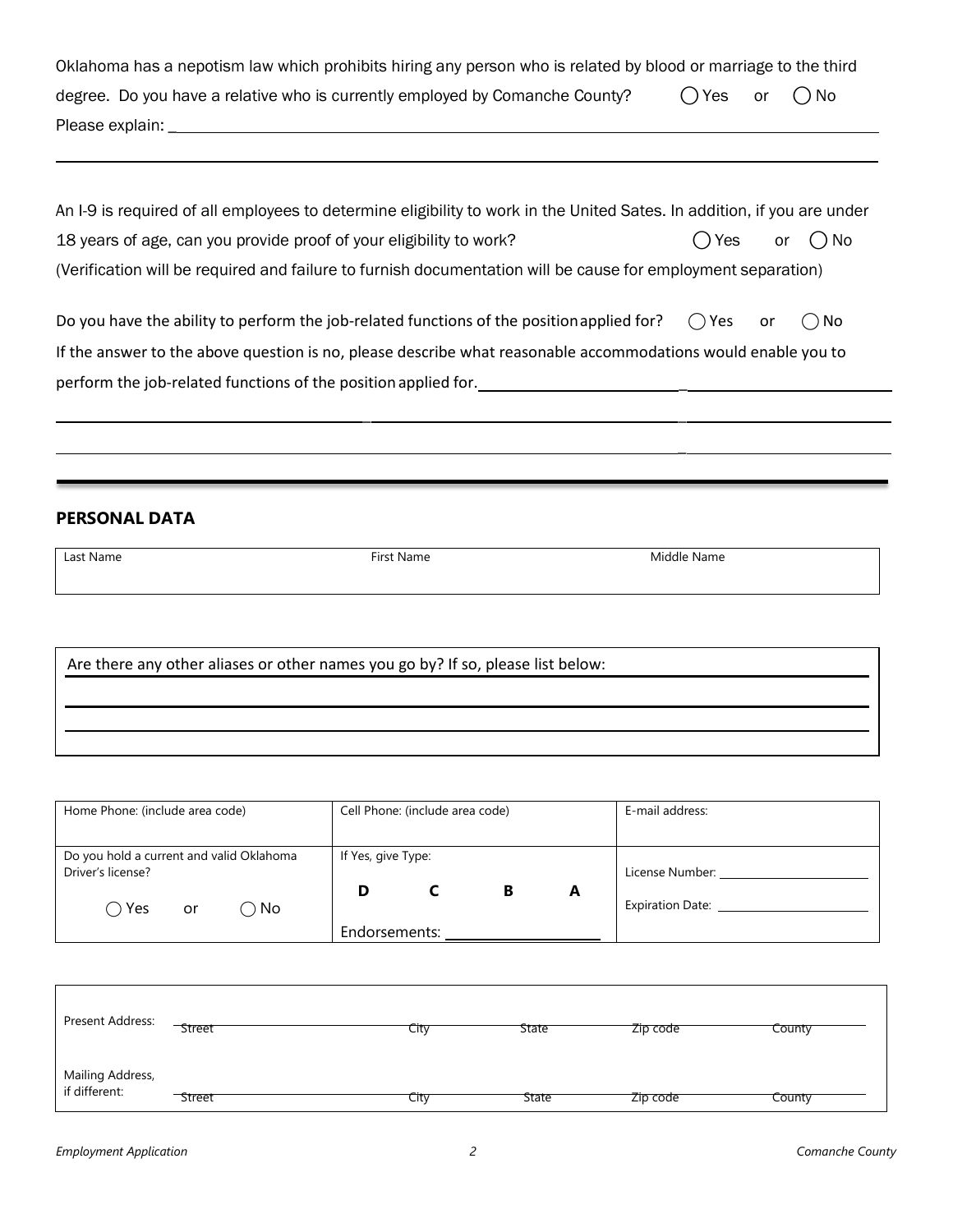**EMPLOYMENT HISTORY** – List chronologically for the past ten (10) years all present and past employers. Include summer, part-time and self-employment, if additional space is needed, attach to this application.

May past employers be contacted?  $\bigcirc$  Yes or  $\bigcirc$  No

| Current or latest Employer | Phone Number (including area code) |                    |  |
|----------------------------|------------------------------------|--------------------|--|
| Address                    | <b>Start Date</b>                  | <b>Ending Date</b> |  |
|                            | Beginning Wage \$                  | Ending Wage \$     |  |
| City                       | State                              | Zip Code           |  |
| Job Title                  | <b>Work Preformed</b>              |                    |  |
| Supervisor's name          | Reason for Leaving                 |                    |  |

| <b>Employer Name</b> | Phone Number (including area code) |                    |  |
|----------------------|------------------------------------|--------------------|--|
| Address              | <b>Start Date</b>                  | <b>Ending Date</b> |  |
|                      | Beginning Wage \$                  | Ending Wage: \$    |  |
| City                 | State                              | Zip Code           |  |
| Job Title            | <b>Work Preformed</b>              |                    |  |
| Supervisor's name    | Reason for Leaving                 |                    |  |

| <b>Employer Name</b> | Phone Number (including area code) |                    |  |
|----------------------|------------------------------------|--------------------|--|
| Address              | <b>Start Date</b>                  | <b>Ending Date</b> |  |
|                      | Beginning Wage \$                  | Ending Wage \$     |  |
| City                 | State                              | Zip Code           |  |
| Job Title            | <b>Work Preformed</b>              |                    |  |
| Supervisor's name    | Reason for Leaving                 |                    |  |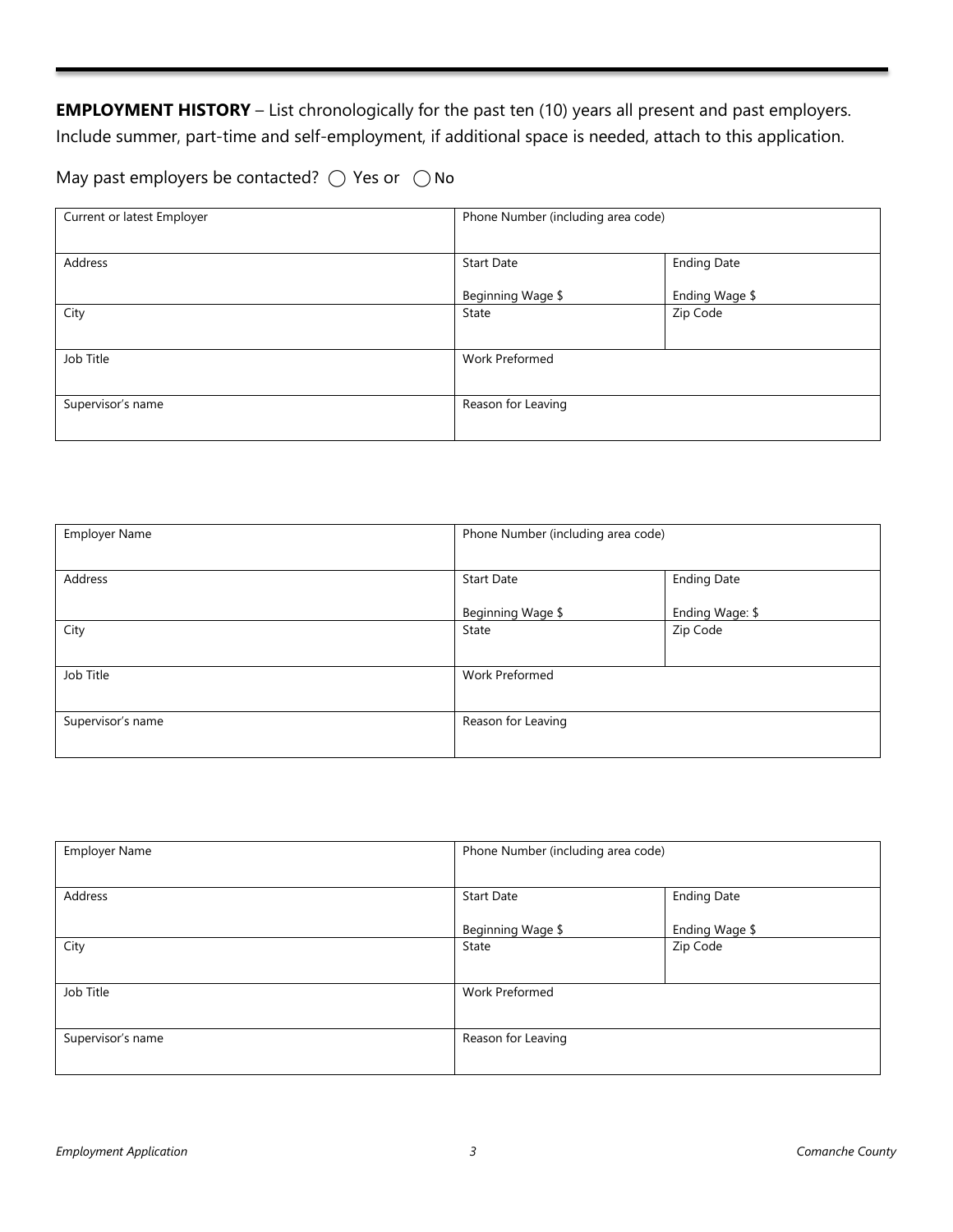| <b>Employer Name</b> | Phone Number (including area code) |                    |  |
|----------------------|------------------------------------|--------------------|--|
| Address              | <b>Start Date</b>                  | <b>Ending Date</b> |  |
|                      | Beginning Wage \$                  | Ending Wage \$     |  |
| City                 | State                              | Zip Code           |  |
| Job Title            | <b>Worked Preformed</b>            |                    |  |
| Supervisor's name    | Reason for Leaving                 |                    |  |

| <b>Employer Name</b> | Phone Number (including area code) |                    |
|----------------------|------------------------------------|--------------------|
|                      |                                    |                    |
| Address              | <b>Start Date</b>                  | <b>Ending Date</b> |
|                      | Beginning Wage \$                  | Ending Wage \$     |
| City                 | State                              | Zip Code           |
|                      |                                    |                    |
| Job Title            | Work Preformed                     |                    |
|                      |                                    |                    |
| Supervisor's name    | Reason for Leaving                 |                    |
|                      |                                    |                    |

| <b>Employer Name</b> | Phone Number (including area code) |                    |
|----------------------|------------------------------------|--------------------|
| Address              | <b>Start Date</b>                  | <b>Ending Date</b> |
|                      | Beginning Wage \$                  | Ending Wage \$     |
| City                 | State                              | Zip Code           |
| Job Title            | <b>Work Preformed</b>              |                    |
| Supervisor's name    | Reason for Leaving                 |                    |

**REFERENCES –** Give at least three (3) references, not relatives or former employers, who are responsible adults of reputable standings in their communities, such as business or professional persons, supervisors or coworkers, who have known you well during the past five (5) years.

| Name         | How do you know them? |       |
|--------------|-----------------------|-------|
| Address      | City                  | State |
| Phone Number | Years Known           |       |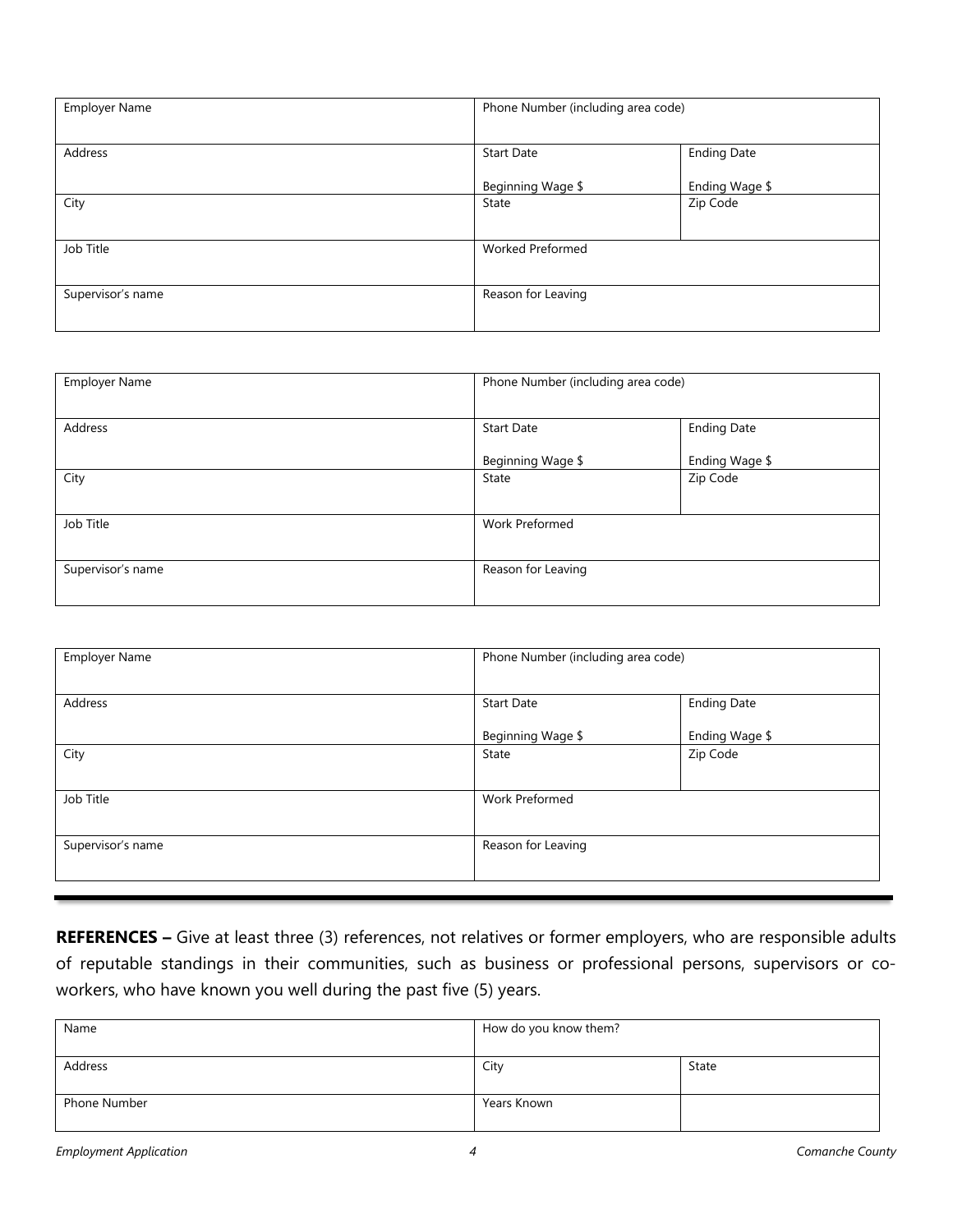| Name         | How do you know them? |       |
|--------------|-----------------------|-------|
| Address      | City                  | State |
| Phone Number | Years Known           |       |

| Name         | How do you know them? |       |
|--------------|-----------------------|-------|
| Address      | City                  | State |
| Phone Number | Years Known           |       |

#### **EDUCATION/ADDITIONAL INFORMATION**

| Name and Address of School                       | Circle Highest Year<br>Finished | Type of Diploma/Degree |
|--------------------------------------------------|---------------------------------|------------------------|
| High School                                      | 09<br>10 11 12                  |                        |
| College                                          | 03<br>04<br>01<br>02            |                        |
| College                                          | 02<br>03<br>01<br>04            |                        |
| Graduate, Professional, Business or Trade School | 03<br>04<br>01<br>02            |                        |

Do you have any special skills or abilities? (If yes, please list each)

#### **COURT RECORDS**

| Have you ever been arrested or convicted of a misdemeanor or felony in the last five (5)    |     |  |
|---------------------------------------------------------------------------------------------|-----|--|
| years? If yes, please list below. (Note: this information does not in itself disqualify you | Yes |  |
| from employment)                                                                            |     |  |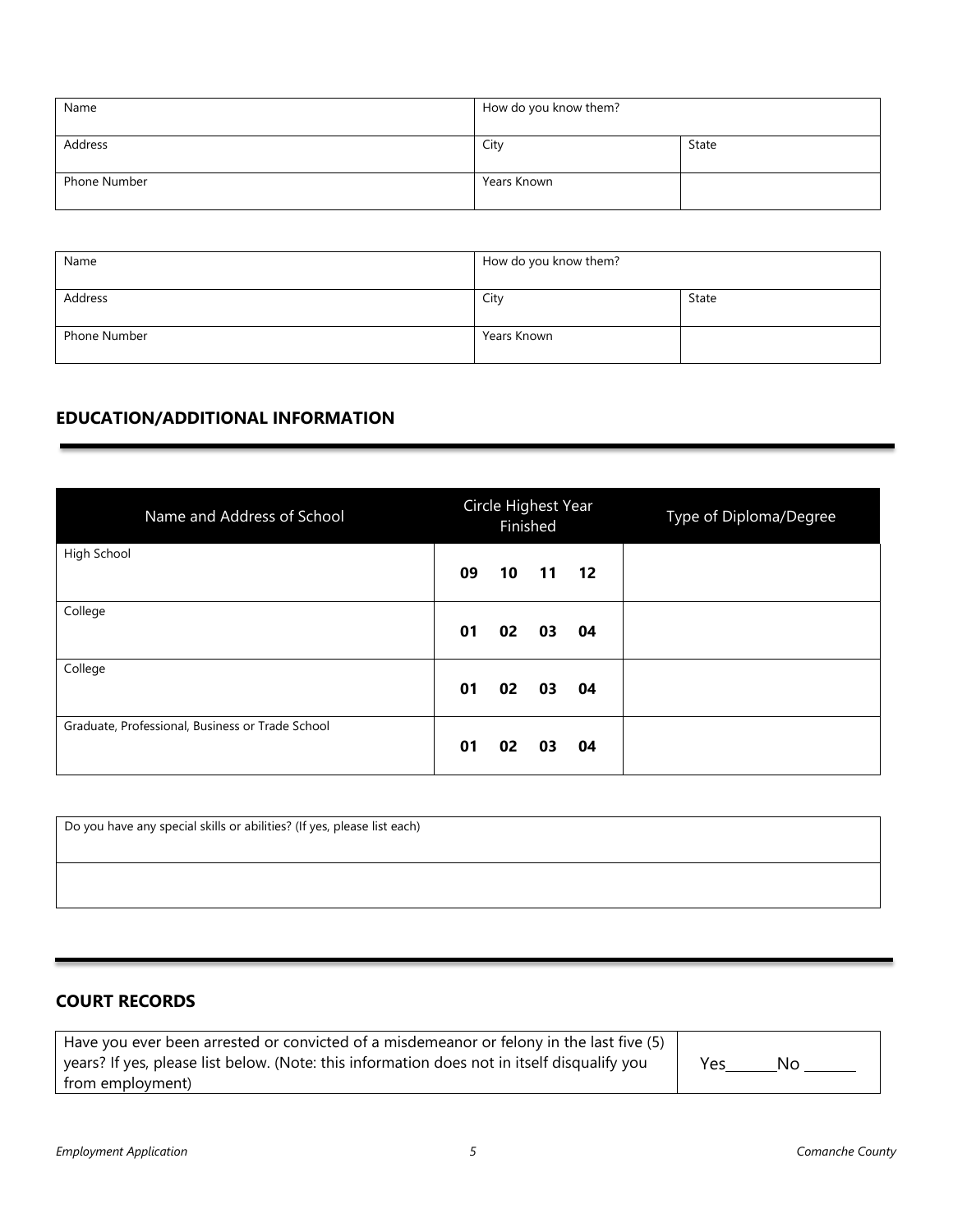| Date of<br>Arrest | Date of<br>Offense | Date of<br>Conviction | Police Agency | Charge | Disposition |
|-------------------|--------------------|-----------------------|---------------|--------|-------------|
|                   |                    |                       |               |        |             |
|                   |                    |                       |               |        |             |
|                   |                    |                       |               |        |             |
|                   |                    |                       |               |        |             |

#### **MILITARY RECORDS**

 $\mathsf{r}$ 

 $\Gamma$ 

| Do you have any prior military service? |  | N٢ |
|-----------------------------------------|--|----|
|-----------------------------------------|--|----|

| $\cdots$<br>Are you currently in the military? |  | 'N. |
|------------------------------------------------|--|-----|
|------------------------------------------------|--|-----|

| Describe any training received in the United States Military that may apply to the position that you are pursuing: |
|--------------------------------------------------------------------------------------------------------------------|
|                                                                                                                    |
|                                                                                                                    |
|                                                                                                                    |

 $\overline{\phantom{a}}$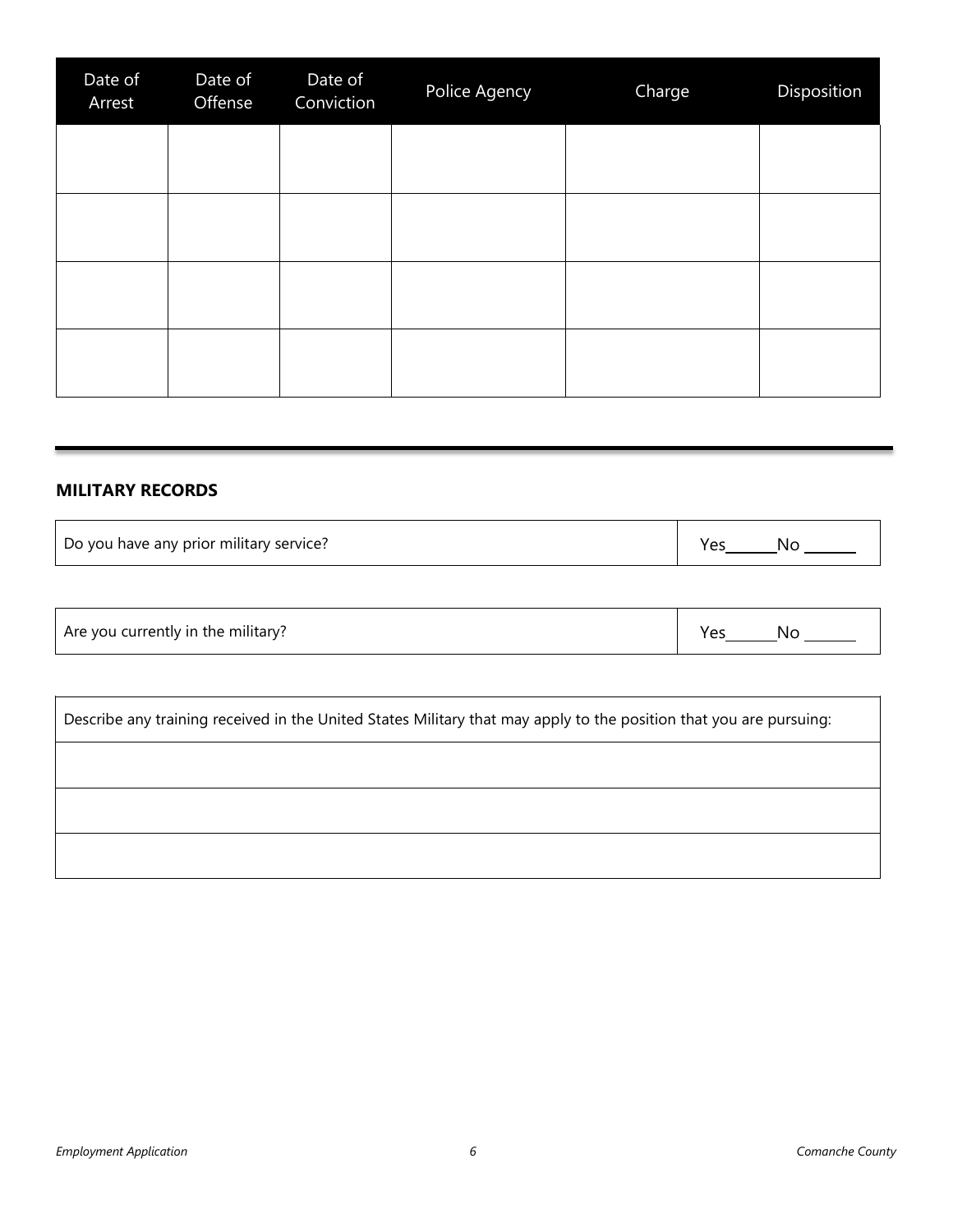| <b>CLERICAL APPLICANTS:</b>  |  |
|------------------------------|--|
| Please list Clerical Skills: |  |
|                              |  |
|                              |  |
|                              |  |
|                              |  |
|                              |  |
|                              |  |

\_ \_ \_

\_ \_ \_

\_ \_ \_

\_ \_ \_

\_ \_ \_

ALL APPLICANTS:

Please list Computer Experience: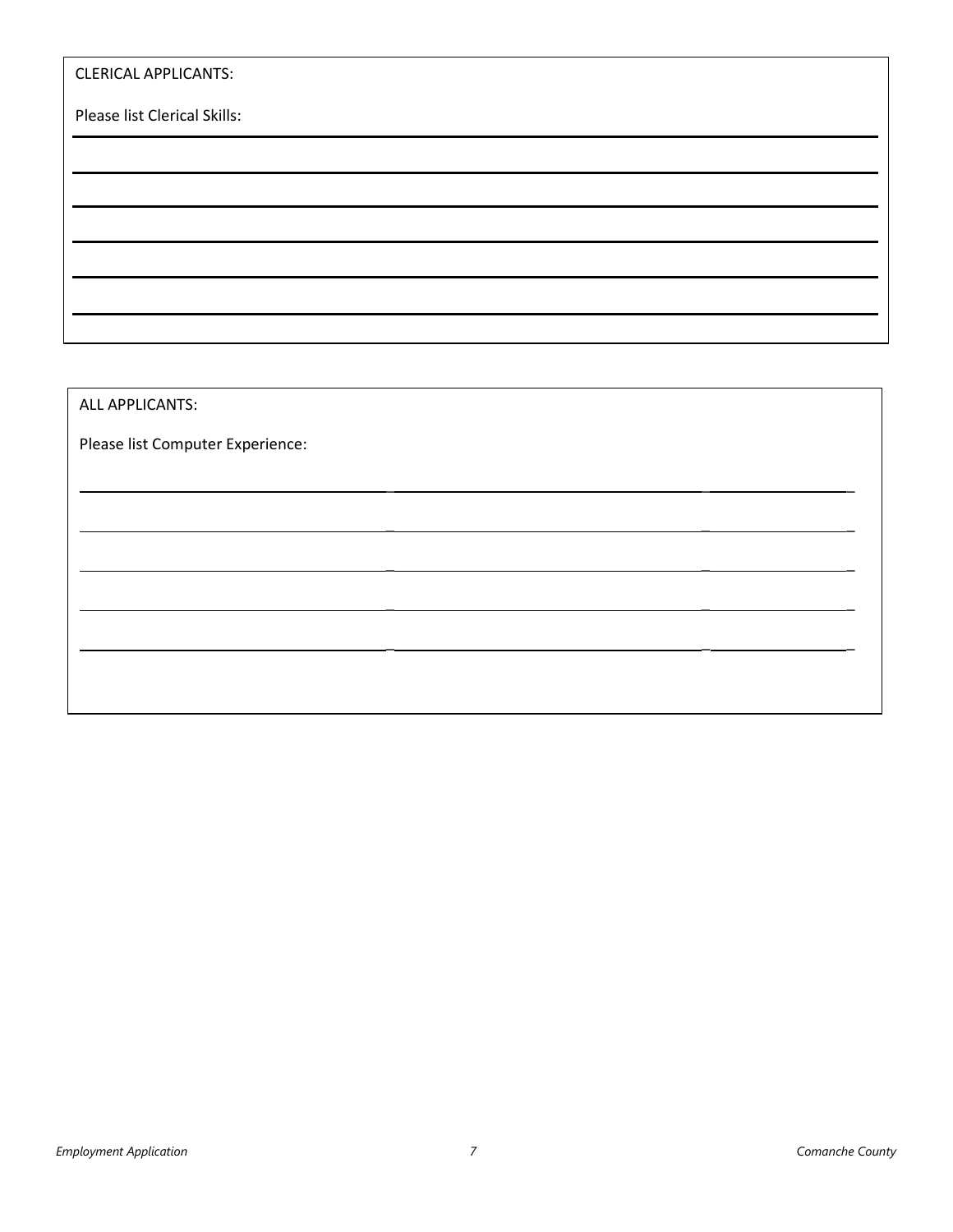#### **APPLICANT'S STATEMENT**

I understand that this is an application for employment and no employment contract is being offered. All information on my application is subject to verification.

I understand that my employment will be contingent upon the results of a complete background investigation. I am aware that any omission, falsification, misstatement or misrepresentation will be the basis for my disqualification as an applicant or my dismissal from the employment of Comanche County. I agree to the conditions and certify that all statements made by me on this application are true, correct and complete, to the best of my knowledge. I also understand that this employment application shall become the property of Comanche County and that it and the information received in response to the background investigation are public records.

I further understand and agree that my employment will be contingent upon the results of a pre-employment drug test and that I may be required to take drug tests during the term of my employment with Comanche County. In the event of employment, I understand that I am required to abide by all the policies and procedures of Comanche County.

I understand that there may be situations that, I may be required to work overtime hours or hours outside a normally defined work day or work week. If employed, I understand and agree that such employment may be terminated at any time for any reason not prohibited by law and without any liability to me for any continuation of salary, wages, or employment related benefits (not required bylaw).

I understand that my application will remain active one (1) year.

I understand that submitting this application DOES NOT GUARANTEE AN INTERVIEW OR EMPLOYMENT with Comanche County.

I certify that all the answers given within this application are true and complete to the best of my knowledge.

#### **I understand that to be considered for employment I shall submit the following documents with my application and that these are attached:**

- 1. RESUME
- 2. A copy of the applicant's high school diploma or GEDcertificate
- 3. A copy of the applicant's college diploma or transcript, ifapplicable
- 4. A copy of the applicant's military form DD-214, if applicable
- 5. A copy of any special license(s) and/or certificate(s) that the applicant mayhold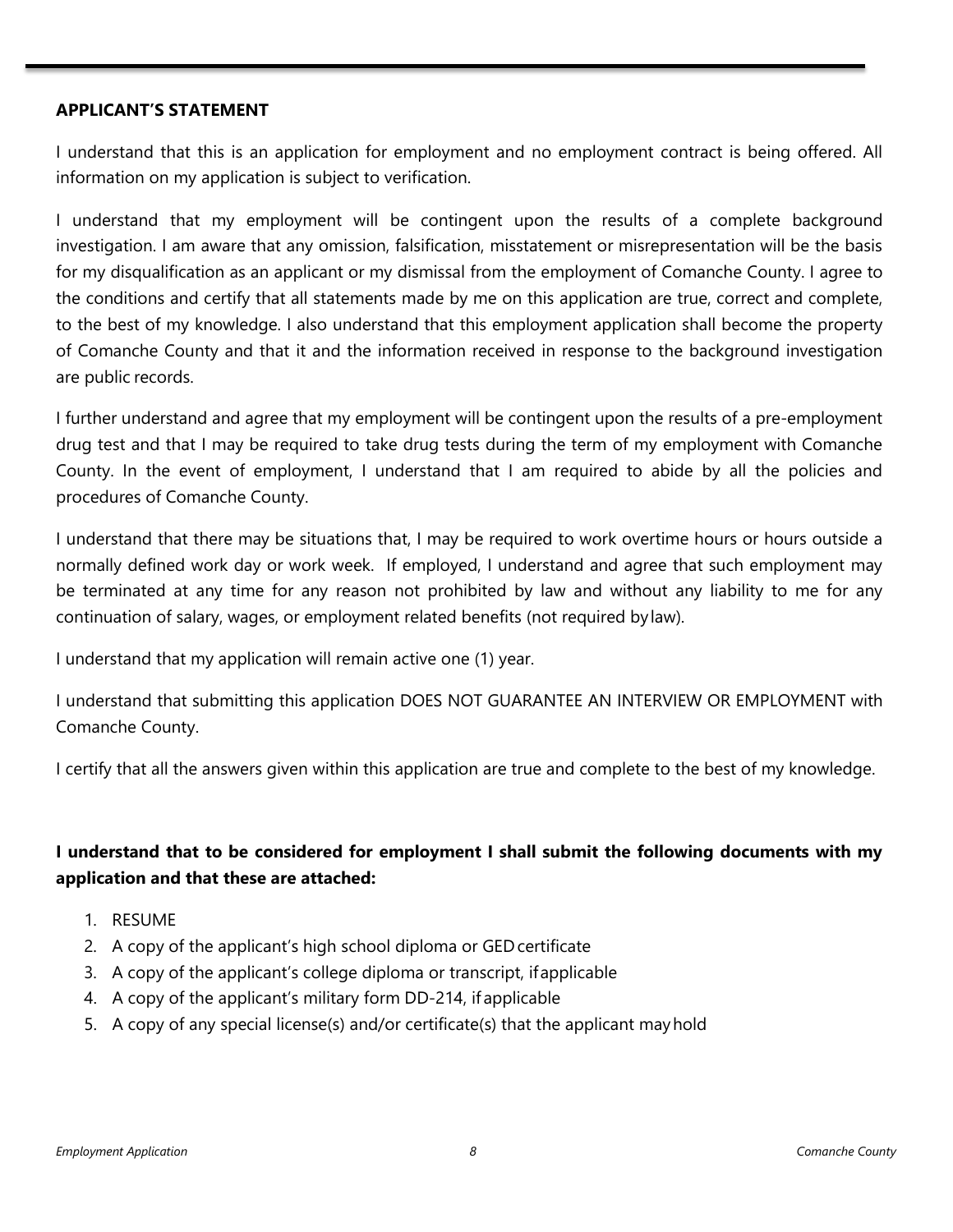#### **I understand that the following documents will be required to be submitted after a conditional offer of employment is given:**

- 6. A copy of my current and valid Driver's license
- 7. A copy of my social security card.
- 8. A copy of the applicant's Foreign National Work Permit, ifapplicable.
- 9. A completed "I-9" form "Employment Eligibility Verification".

This authorization is valid for one (1) year from the date of my signature.

| Signature of Applicant                               | Date |
|------------------------------------------------------|------|
| <b>NOTARY:</b>                                       |      |
| Subscribed and sworn to before me this _______day of |      |
| <b>Notary Public</b>                                 |      |
| <b>My Commission Expires</b>                         |      |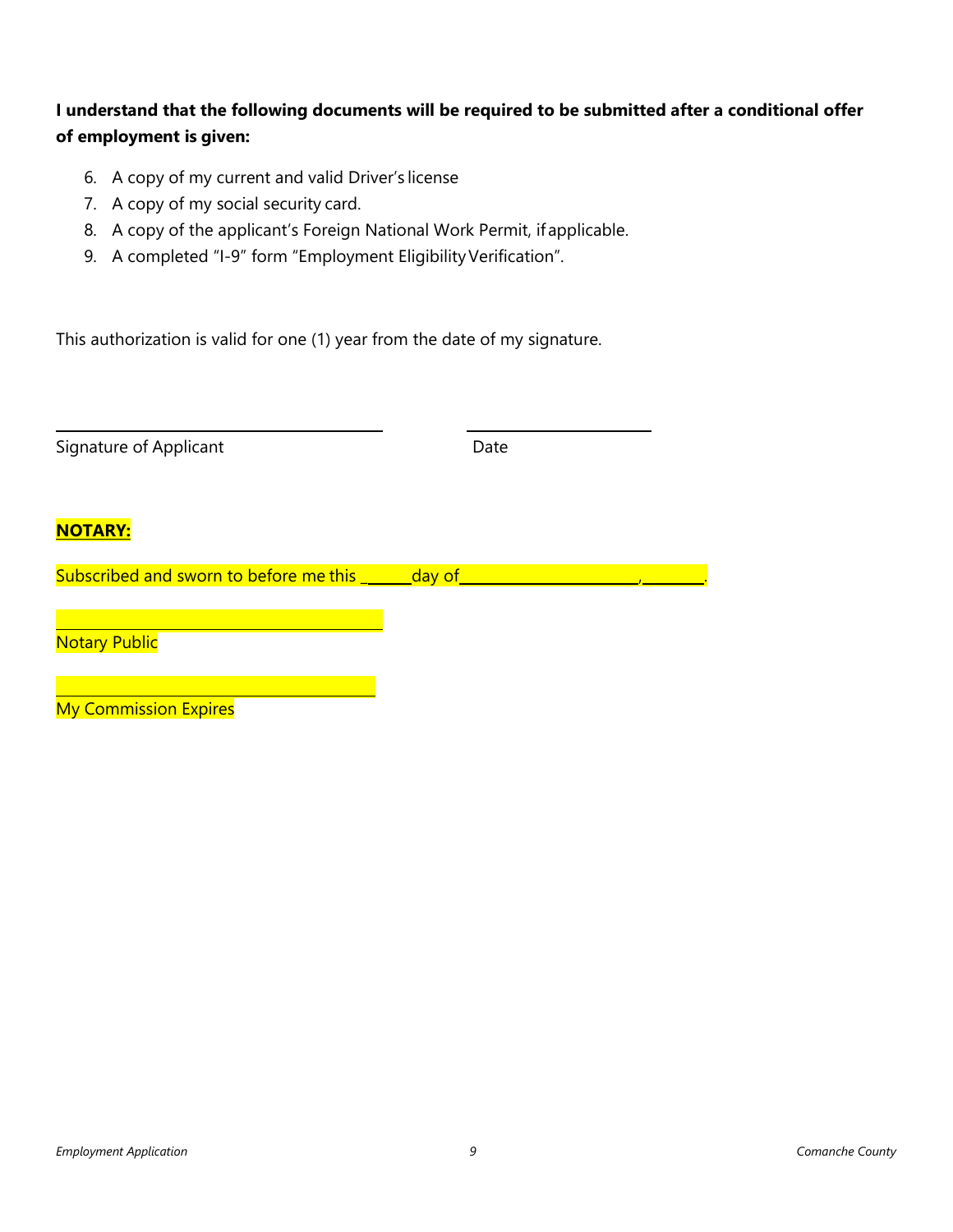# **APPLICATION FOR EMPLOYMENT AUTHORIZATION TO RELEASE INFORMATION**

COMANCHE COUNTY, 315 SW 5TH STREET, LAWTON, OK 73501

SSN:

Applicant's Name:

Current Address:

Date of Birth:

To Whom It May Concern:

I am an applicant for employment with Comanche County. This agency needs to thoroughly investigate my background and personal history to evaluate my qualifications to hold the position for which I applied. It is in the public's interest that all relevant information concerning my personal and employment history be disclosed to the above agency.

I hereby request and authorize you to release to Comanche County any and all information or records concerning me, my background and personal history, my employment, education, military service, or criminal history. The intent of this authorization is to give my consent for full and complete disclosure of any and all information or records, including photocopies, whether private, public, confidential, or privileged, and to include the contents of investigatory files, evaluations, or rating complaints or grievances filed against me.

A photocopy or FAX copy of this release form will be valid as an original thereof, even though the said photocopy or FAX copy does not contain an original writing of my signature.

I agree to indemnify and hold harmless any person to whom this request is presented and his agents and employees from and against all claims, damages, losses and expenses, arising out of or by reason of complying with this request.

Failure to release the information requested may result in the discontinuance of the background investigation and the processing of my application.

For and in consideration of Comanche County's acceptance and processing of my application for employment I agree to hold the Agency, it's agents and employee's harmless from any and all claims and liability associated with my application for employment or in any way connected with the decision whether or not to employ me. I understand that should information of a serious criminal nature surface as a result of this investigation, such information may be turned over to the properauthorities.

This authorization is valid for one (1) year from the date of my signature.

Date: